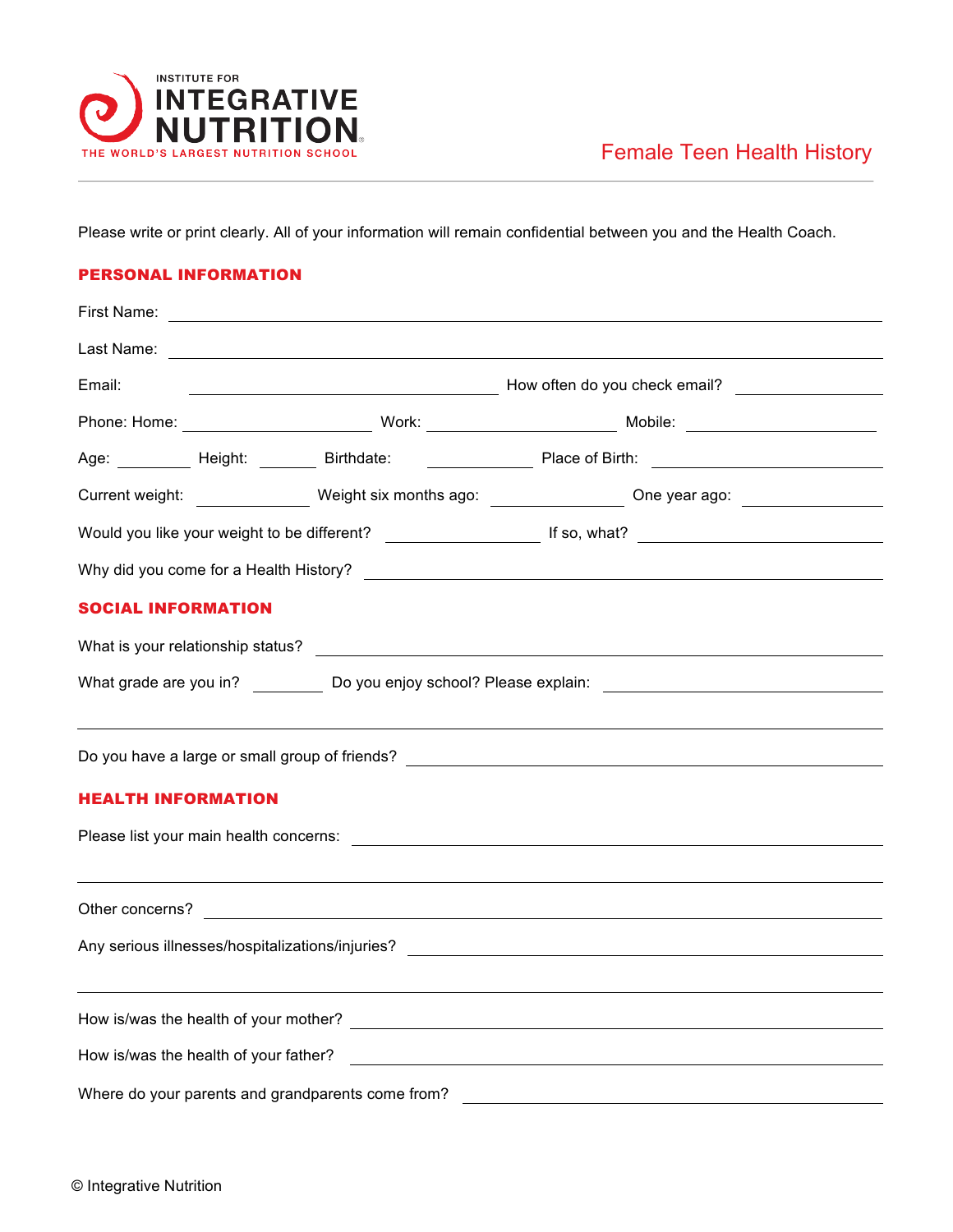

## Female Teen Health History

| <b>HEALTH INFORMATION</b> (continued)    |                                                                                                           |        |                                                                                                                        |         |  |  |  |
|------------------------------------------|-----------------------------------------------------------------------------------------------------------|--------|------------------------------------------------------------------------------------------------------------------------|---------|--|--|--|
|                                          | How is your sleep? ______________ How many hours? ______________ Do you wake up at night? _______________ |        |                                                                                                                        |         |  |  |  |
|                                          |                                                                                                           |        |                                                                                                                        |         |  |  |  |
| Constipation/Diarrhea/Gas?               |                                                                                                           |        | <u> 1980 - Andrea Andrew Maria (h. 1980).</u>                                                                          |         |  |  |  |
|                                          |                                                                                                           |        |                                                                                                                        |         |  |  |  |
| <b>FEMALE TEEN HEALTH</b>                |                                                                                                           |        |                                                                                                                        |         |  |  |  |
|                                          |                                                                                                           |        | Are your periods regular? ____________ How many days is your flow? _______ How frequent? _________________             |         |  |  |  |
|                                          |                                                                                                           |        |                                                                                                                        |         |  |  |  |
|                                          |                                                                                                           |        |                                                                                                                        |         |  |  |  |
|                                          |                                                                                                           |        | Do you experience yeast infections or urinary tract infections? Please explain: ______________________________         |         |  |  |  |
| <b>MEDICAL INFORMATION</b>               |                                                                                                           |        |                                                                                                                        |         |  |  |  |
|                                          |                                                                                                           |        |                                                                                                                        |         |  |  |  |
|                                          |                                                                                                           |        | <u> 1989 - Andrea Santana, amerikana amerikana amerikana amerikana amerikana amerikana amerikana amerikana amerika</u> |         |  |  |  |
|                                          |                                                                                                           |        |                                                                                                                        |         |  |  |  |
|                                          |                                                                                                           |        |                                                                                                                        |         |  |  |  |
|                                          |                                                                                                           |        | <u> 1989 - Andrea Santana, amerikana amerikana amerikana amerikana amerikana amerikana amerikana amerikana amerika</u> |         |  |  |  |
|                                          |                                                                                                           |        |                                                                                                                        |         |  |  |  |
|                                          |                                                                                                           |        |                                                                                                                        |         |  |  |  |
| <b>FOOD INFORMATION</b>                  |                                                                                                           |        | ,我们也不会有什么。""我们的人,我们也不会有什么?""我们的人,我们也不会有什么?""我们的人,我们也不会有什么?""我们的人,我们也不会有什么?""我们的人                                       |         |  |  |  |
|                                          |                                                                                                           |        |                                                                                                                        |         |  |  |  |
| What foods did you eat often as a child? |                                                                                                           |        |                                                                                                                        |         |  |  |  |
| <b>Breakfast</b>                         | Lunch                                                                                                     | Dinner | Snacks                                                                                                                 | Liquids |  |  |  |
|                                          |                                                                                                           |        |                                                                                                                        |         |  |  |  |
|                                          |                                                                                                           |        |                                                                                                                        |         |  |  |  |
|                                          |                                                                                                           |        |                                                                                                                        |         |  |  |  |
|                                          |                                                                                                           |        |                                                                                                                        |         |  |  |  |